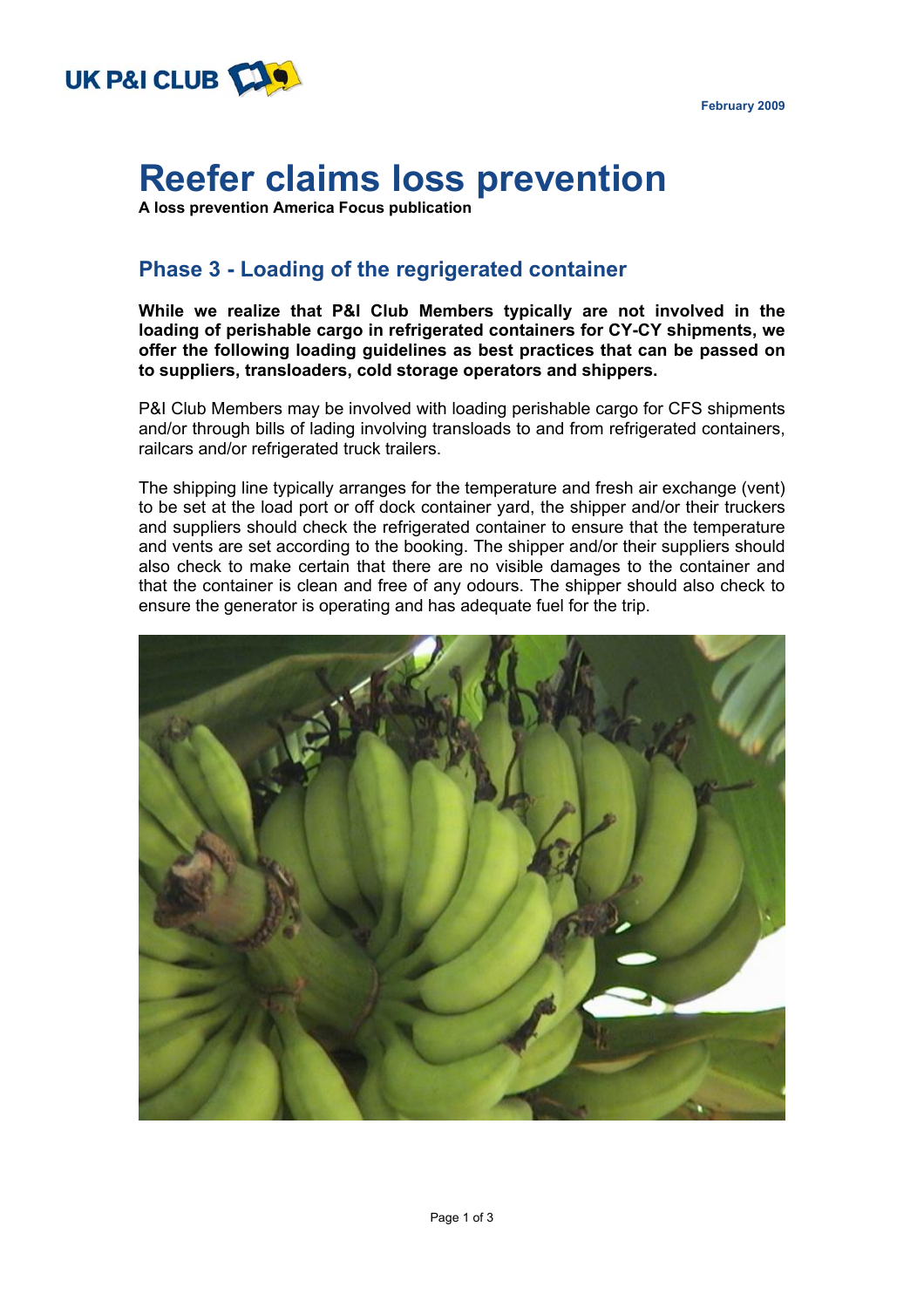### **The unit should be pre-cooled with the doors closed**

After the unit has been pre-cooled, the unit should be shut down while the actual loading is taking place to prevent accumulation of moisture on the evaporator coil.

It is very important that the cargo is cooled to its desired carrying temperature prior to loading. The reefer unit is not intended to cool cargo and this could result in excessive moisture on the evaporator coil.



### **Chilled Cargo Stowage Guidelines**

For all chilled cargo such as fresh fruits, vegetables and chilled meat, we recommend that the hand stowed cargo or unitized, palletized cargo be stacked as a solid block in the seagoing container without any space between the cargo and the walls of the container. In all instances, cargo should never be loaded above the red line or up against the container doors, which may block or hinder conditioned air circulation and, potentially result in substandard temperature management. Slip sheets or similar materials block air circulation and should never be used. The goal of proper stowage is to allow air to circulate through and around the chilled cargo.

For hand stowed cargo, the cargo should be stowed as a block with one carton on top of another with little or no separation between the load and the walls of the container. There should be no space between the cartons since a gap between the cartons can cause air to short cycle through the gap. When short cycling occurs, the air does not find a path back to the refrigeration unit, resulting in insufficient and nonuniform cooling of the cargo.